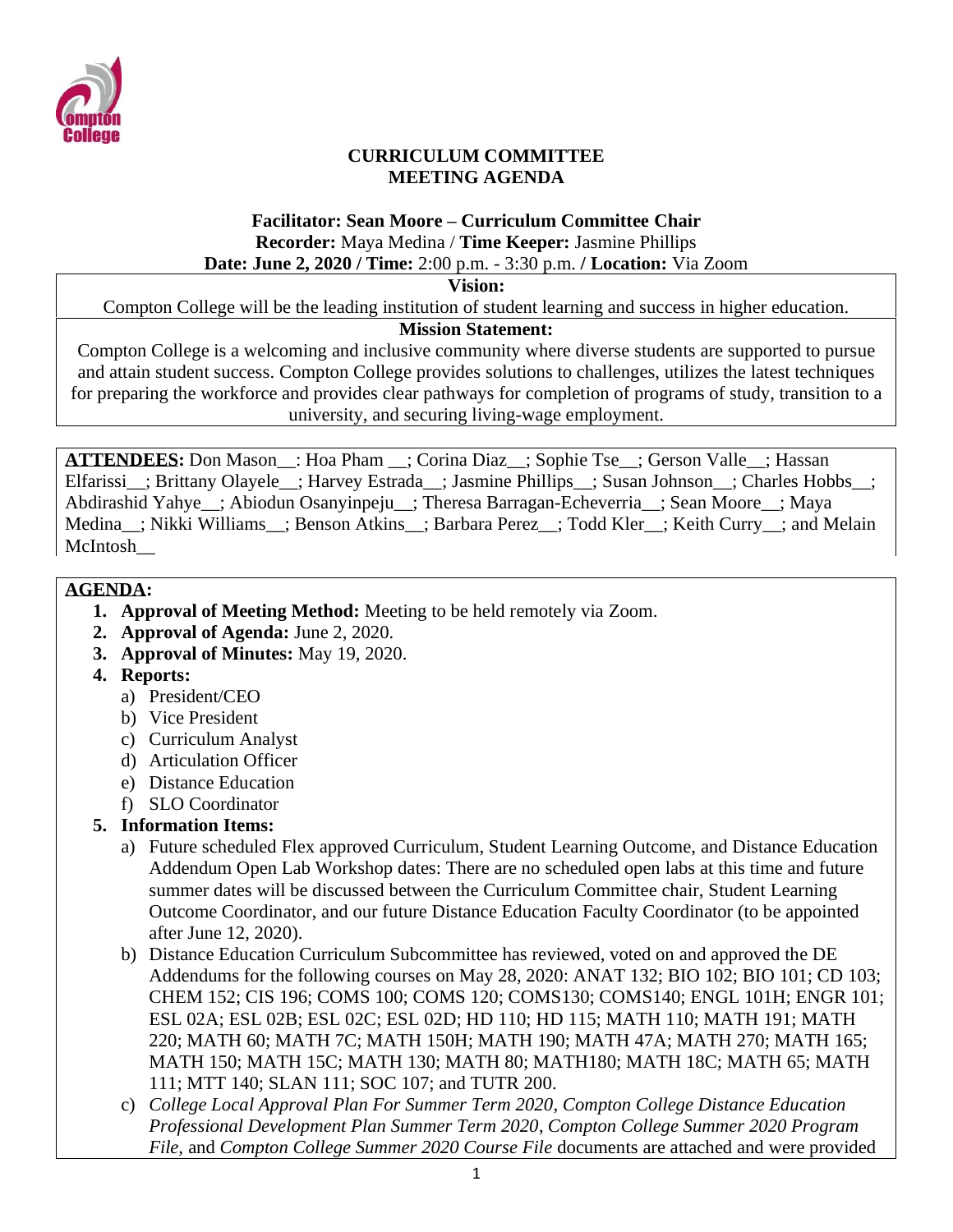to the California Community College Chancellors Office by Dr. Curry on May 20, 2020 – *please see attached*.

- d) The *College Local Approval Plan For Summer Term 2020* illustrates summer meeting dates for the College Curriculum Committee and Distance Education Curriculum-subcommittee, for the purpose of approving courses requiring Distance Education approval by the California Community College Chancellor's Office 12-3-2020 deadline: Distance Education Curriculumsubcommittee - June 11, 2020; June 25, 2020; July 9, 2020; July 23, 2020; and the College Curriculum Committee - July 7, 2020; July 21, 2020; August 4, 2020; and August 18, 2020.
- e) *Summer 2020 Non-DE Approved Courses Offered That Require DE Approval* and the *Fall 2020 Non-DE Approved Courses Offered That Require DE Approval* illustrating designated faculty originators were emailed to all faculty originators, deans, and division chairs on May 28, 2020 – *please see attached*.
- f) The *Summer Compensation* document was sent to Dr. Curry for compensation recommendations for essential faculty on May 12, 2020: Voting and Non-Voting members not including the College Curriculum chair or Student Learning Outcome Coordinator, Curriculum Committee members (21 approximately), 20 hours each, Cumulatively 420; Distance Education Curriculum-subcommittee (approximately 5) members, 5 hours each for meetings, Cumulatively 20; Distance Education Faculty Coordinator is vacant and has been approved; Susan Johnson - SLO Coordinator, not to exceed 30 hours; Sean Moore – Curriculum Committee chair, 30 hours approved and additional hours not to exceed 30 hours during Summer 2020; Faculty Canvas Trainers, has been approved; Faculty course originators requiring review (46 courses) 2 hours each - Cumulatively 92; Potential Total Hours of Compensation: 592 – *please see attached*.
- g) Regarding the *Emergency DE Addendum Fully Online Statemen*t: The Division Chair of Business and Industrial Studies, Professor Abdirashid Yahye, confirmed via email on May 27, 2020 that, "CTE faculty as I mentioned at the last Curriculum Committee meeting regarding the DE addendum paragraph shown below, and all said they are ok with it".

*A course may be offered fully online when the president of the college issues a state of emergency. The dean and division chair shall rely primarily on the assigned faculty for a recommendation to provide the course(s) entirely online for the present and or subsequent semesters/terms. The District and the assigned faculty shall mutually agree upon the implementation of the fully online course(s).*

As a result, the Emergency DE Addendum Fully Online Statement will be placed below as item 8e for College Curriculum Committee voting member consent approval.

- h) Revised directions for completing the first four areas of the Distance Education field in CurrIQunet were emailed to faculty originators, division chairs, and deans on May 30, 2020 – *please see attached*.
- i) Update from Curriculum Committee representatives (including our student representative), voting members, non-voting members, and visitors.

# **6. Other Items:**

a) None.

# **7. Reinstated Item(s):**

a) None.

# **8. Consent Agenda Items:**

- a) New Course Distance Education Addendum Approval: CIS 190 Introduction to Cloud Computing.
- b) Course Review Revise Lab Hours: ART 210 Drawing Fundamentals II and ART 230 Two Dimensional Design II.
- c) Course Review Revise Lecture and Lab Hours: MUSI 247 Intermediate Guitar.
- d) Course Review Distance Education Addendum Approval: PE 290 Personal Fitness Trainer and PSYCH 101H Honors General Psychology.